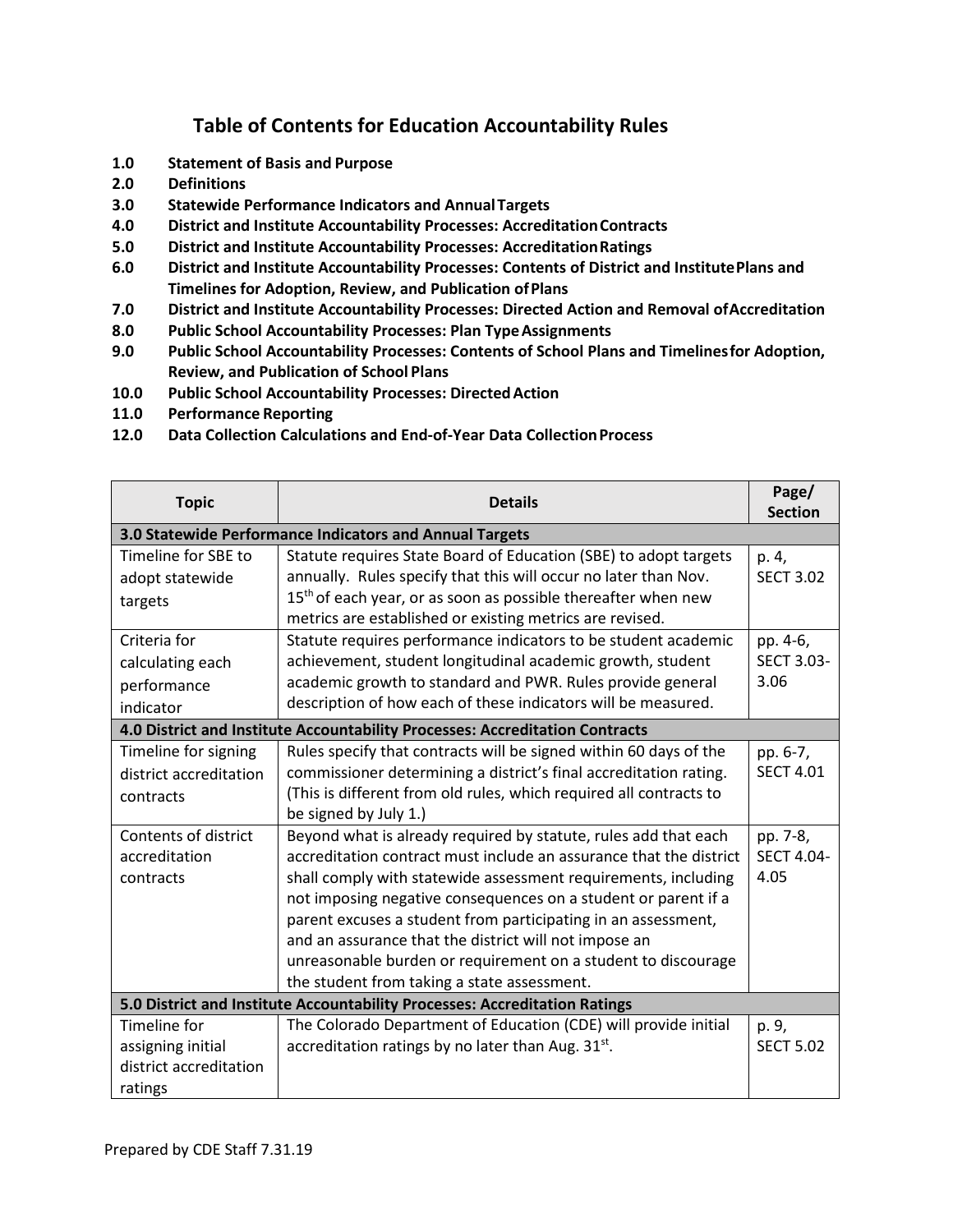| <b>Topic</b>                                                                                                                                                  | <b>Details</b>                                                                                                                                                                                                                                                                                                                                                                                                                                                                                                                                                                                                                                                                                                                   | Page/<br><b>Section</b>        |  |  |
|---------------------------------------------------------------------------------------------------------------------------------------------------------------|----------------------------------------------------------------------------------------------------------------------------------------------------------------------------------------------------------------------------------------------------------------------------------------------------------------------------------------------------------------------------------------------------------------------------------------------------------------------------------------------------------------------------------------------------------------------------------------------------------------------------------------------------------------------------------------------------------------------------------|--------------------------------|--|--|
| Criteria for assigning<br>initial accreditation<br>ratings to districts                                                                                       | Beyond what is already required by statute, rules add that<br>criteria will include whether a district has failed to administer<br>statewide assessments in a standardized and secure manner.<br>Statute requires criteria to place the greatest emphasis on the<br>district's attainment of the performance indicators. Rules<br>further specify that the criteria will place the greatest emphasis<br>on student longitudinal academic growth and PWR.                                                                                                                                                                                                                                                                         | pp. 9-10,<br><b>SECT 5.03</b>  |  |  |
| Timeline for district<br>to submit a request<br>to reconsider                                                                                                 | Any request must be submitted within eight weeks of receiving<br>notice of the Department's initial Accreditation assignment                                                                                                                                                                                                                                                                                                                                                                                                                                                                                                                                                                                                     | p. 10,<br><b>SECT 5.07</b>     |  |  |
| Criteria for requests<br>to reconsider initial<br>district accreditation<br>ratings                                                                           | Rules specify the information that CDE will take into account in<br>evaluating a request: achievement data from a nationally-<br>normed assessment other than the statewide assessments;<br>growth analysis for such assessment; length of time in which<br>district has been unable to meet SBE targets; measures of PWR<br>other than those used in the DPF; information for AECs;<br>information related to low participation on statewide<br>assessments; information related to school closure or<br>authorization; and the extent to which the district or Institute<br>has been subject to an event that has caused significant<br>disruption during the school year. (See language in rules for<br>further specificity.) | pp. 11-12,<br><b>SECT 5.08</b> |  |  |
| Timeline for<br>notification of final<br>district accreditation<br>ratings                                                                                    | CDE will notify district of final accreditation rating by no later<br>than Dec. 30 <sup>th</sup> .                                                                                                                                                                                                                                                                                                                                                                                                                                                                                                                                                                                                                               | p. 12,<br><b>SECT 5.10</b>     |  |  |
| Process for a district<br>to appeal Priority<br>Improvement or<br><b>Turnaround rating</b>                                                                    | Process details the schedule for a district to file a position<br>statement, CDE to file a response, and for both parties to<br>provide relevant documents prior to a hearing held before the<br>SBE.                                                                                                                                                                                                                                                                                                                                                                                                                                                                                                                            | pp. 12-13,<br><b>SECT 5.11</b> |  |  |
| 6.0 District and Institute Accountability Processes: Contents of District and Institute Plans and<br>Timelines for Adoption, Review, and Publication of Plans |                                                                                                                                                                                                                                                                                                                                                                                                                                                                                                                                                                                                                                                                                                                                  |                                |  |  |
| Contents of district<br><b>UIPs</b>                                                                                                                           | Beyond what is explicitly stated in statute, rules further clarify<br>that each district UIP must: (1) reflect on the targets that were<br>set by the district in its prior plan; (2) assess and prioritize the<br>district's most significant student performance challenges; and<br>(3) identify implementation benchmarks and interim measures<br>for evaluating whether the identified strategies are carried out<br>with fidelity and whether to adjust practice. Rules reflect plan<br>requirements from S.B. 19-199, concerning implementation of<br>the READ Act.                                                                                                                                                        | pp. 14-16,<br><b>SECT 6.02</b> |  |  |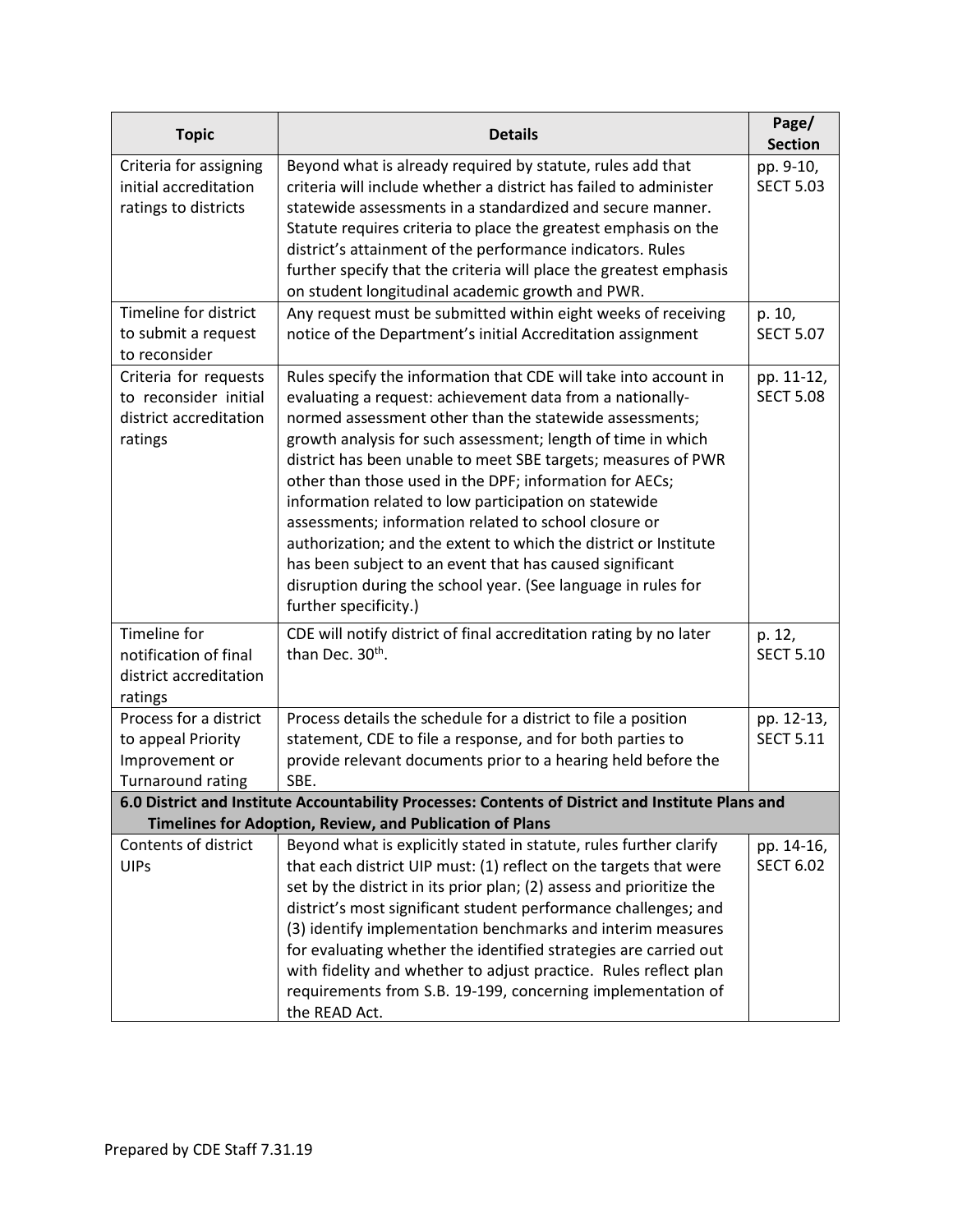| <b>Topic</b>                                                                  | <b>Details</b>                                                                                                                                                                                                                                                                                                                                                                                                                                                                                                                                                                                                                                                                                                                                                                                                                                                                                                                                                                                                        | Page/<br><b>Section</b>                              |
|-------------------------------------------------------------------------------|-----------------------------------------------------------------------------------------------------------------------------------------------------------------------------------------------------------------------------------------------------------------------------------------------------------------------------------------------------------------------------------------------------------------------------------------------------------------------------------------------------------------------------------------------------------------------------------------------------------------------------------------------------------------------------------------------------------------------------------------------------------------------------------------------------------------------------------------------------------------------------------------------------------------------------------------------------------------------------------------------------------------------|------------------------------------------------------|
| Timeline for<br>submission and<br>review of district<br><b>UIPs</b>           | Districts on Priority Improvement or Turnaround and any<br>districts still on Performance Watch must adopt and submit their<br>plans to CDE by Jan. 15 <sup>th</sup> . Plans that are revised by districts,<br>based on CDE feedback, must be submitted by a date negotiated<br>with CDE, but no later than Aug. 15 <sup>th</sup> . All plans (including<br>Performance and Improvement and any plans that are in the<br>process of being revised) are published on SchoolView by April<br>15 <sup>th</sup> and updated plans are published within 2 weeks of being<br>received.                                                                                                                                                                                                                                                                                                                                                                                                                                      | pp. 16-17,<br>SECT 6.03-<br>6.06                     |
|                                                                               | 7.0 District and Institute Accountability Processes: Directed Action and Removal of Accreditation                                                                                                                                                                                                                                                                                                                                                                                                                                                                                                                                                                                                                                                                                                                                                                                                                                                                                                                     |                                                      |
| Timeline for district<br>Performance Watch<br>hearings and<br>directed action | Hearings will be held between Oct. 1 <sup>st</sup> and Feb. 28 <sup>th</sup> in the<br>district's 5 <sup>th</sup> year of Performance Watch.                                                                                                                                                                                                                                                                                                                                                                                                                                                                                                                                                                                                                                                                                                                                                                                                                                                                          | p. 18,<br><b>SECT 7.04</b>                           |
| Process for appealing<br>removal of<br>accreditation                          | The SBE will hold a public hearing to consider recommendations<br>of CDE and the State Review Panel for directed action for<br>districts in their 5 <sup>th</sup> year of Performance Watch. (The list of<br>actions that may be considered, which include removal of<br>accreditation, are outlined in statute.) Prior to the hearing, the<br>district may provide a written report explaining the district's<br>preferred course of action. At the conclusion of the hearing, the<br>SBE may direct the district and CDE to submit a proposed written<br>recommendation for the SBE to consider at a subsequent<br>meeting.<br>If CDE recommends removal of accreditation based on<br>misconduct related to a district's financial policies and<br>procedures or accounting and financial reporting, a process is<br>detailed whereby the district may file a position statement, the<br>department may file a response, and both parties may provide<br>relevant documents prior to a hearing held before the SBE. | pp. 18-20,<br><b>SECT 7.04</b><br>and 7.06           |
|                                                                               | 8.0 Public School Accountability Processes: Plan Type Assignments                                                                                                                                                                                                                                                                                                                                                                                                                                                                                                                                                                                                                                                                                                                                                                                                                                                                                                                                                     |                                                      |
| Timeline for initial<br>school plan type<br>assignments                       | CDE will provide initial plan type assignment by no later than<br>Aug. 31 <sup>st</sup> .                                                                                                                                                                                                                                                                                                                                                                                                                                                                                                                                                                                                                                                                                                                                                                                                                                                                                                                             | p. 20,<br><b>SECT 8.01</b>                           |
| Criteria for initial<br>school plan type<br>assignments<br>Timeline to submit | Beyond what is explicitly stated in statute, rules add that criteria<br>will include whether a school has failed to administer statewide<br>assessments in a standardized and secure manner. Statute<br>requires criteria to place the greatest emphasis on the district's<br>attainment of the performance indicators. Rules further specify<br>that the criteria will place the greatest emphasis on student<br>longitudinal academic growth and PWR.<br>Any request must be submitted within eight weeks of receiving                                                                                                                                                                                                                                                                                                                                                                                                                                                                                              | pp. 20-21,<br><b>SECT 8.02</b><br>and 8.03<br>p. 21, |
| a request to<br>reconsider for<br>schools                                     | notice of the Department's initial recommendation for the type<br>of plan the school will implement.                                                                                                                                                                                                                                                                                                                                                                                                                                                                                                                                                                                                                                                                                                                                                                                                                                                                                                                  | <b>SECT 8.07</b>                                     |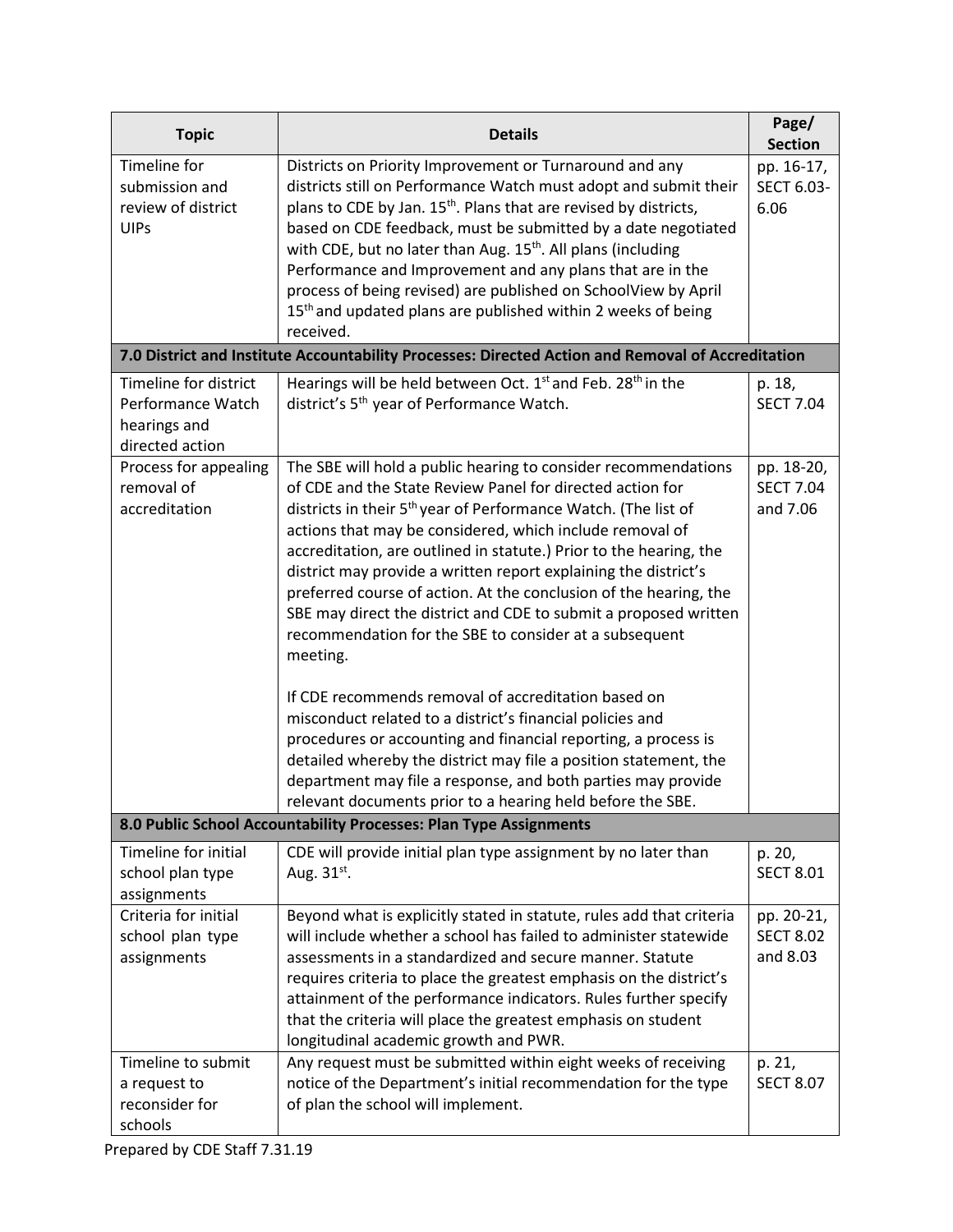| <b>Topic</b>                    | <b>Details</b>                                                                                   | Page/<br><b>Section</b> |
|---------------------------------|--------------------------------------------------------------------------------------------------|-------------------------|
| Criteria for requests           | Rules specify the information that CDE will take into account in                                 | pp. 21-22,              |
| to reconsider initial           | evaluating a request: achievement data from a nationally-                                        | <b>SECT 8.08</b>        |
| school plan type                | normed assessment other than the statewide assessments;                                          |                         |
| assignments                     | growth analysis for such assessment; length of time in which                                     |                         |
|                                 | school has been unable to meet SBE targets; measures of PWR                                      |                         |
|                                 | other than those used in the DPF; information related to low                                     |                         |
|                                 | participation on statewide assessments; and the extent to which                                  |                         |
|                                 | the school has been subject to an event that has caused                                          |                         |
|                                 | significant disruption during the school year. (See language in                                  |                         |
|                                 | rules for further specificity.)                                                                  |                         |
|                                 | 9.0 Public School Accountability Processes: Contents of School Plans and Timelines for Adoption, |                         |
|                                 | <b>Review, and Publication of School Plans</b>                                                   |                         |
| Contents of school              | Beyond what is explicitly stated in statute, rules further clarify                               | pp. 23-25,              |
| <b>UIPs</b>                     | that each district UIP must: (1) reflect on the targets that were                                | <b>SECT 9.03</b>        |
|                                 | set by the school in its prior plan; (2) assess and prioritize the                               |                         |
|                                 | school's most significant student performance challenges; and                                    |                         |
|                                 | (3) identify implementation benchmarks and interim measures                                      |                         |
|                                 | for evaluating whether the identified strategies are carried out                                 |                         |
|                                 | with fidelity and whether to adjust practice. Rules reflect plan                                 |                         |
|                                 | requirements from S.B. 19-199, concerning implementation of                                      |                         |
|                                 | the READ Act.                                                                                    |                         |
| Timeline for                    | Schools with a Priority Improvement or Turnaround plan and any                                   | pp. 25-27,              |
| submission and                  | schools still on Performance Watch must submit their plans to                                    | <b>SECT 9.04</b>        |
| review of school UIPs           | CDE by Jan. 15 <sup>th</sup> . Plans that are revised, based on CDE feedback,                    | $-9.07$                 |
|                                 | must be submitted by a date negotiated with CDE but no later                                     |                         |
|                                 | than Aug. 15 <sup>th</sup> of the following year. All plans (including                           |                         |
|                                 | Performance and Improvement and any plans that are in the                                        |                         |
|                                 | process of being revised) are published on SchoolView by April                                   |                         |
|                                 | 15 <sup>th</sup> and updated plans are published within 2 weeks of being                         |                         |
|                                 | received.                                                                                        |                         |
|                                 | 10.0 Public School Accountability Processes: Directed Action                                     |                         |
| Timeline for school             | Hearings will be held between Oct. 1 <sup>st</sup> and Feb. 18 <sup>th</sup> in the              | p. 27,                  |
| Performance Watch               | school's 5 <sup>th</sup> year of Performance Watch.                                              | <b>SECT</b><br>10.03    |
| hearings and<br>directed action |                                                                                                  |                         |
| 11.0 Performance Reporting      |                                                                                                  |                         |
| Data collected for              | Beyond the data that statute already requires to be collected                                    | pp. 28-32,              |
| publication on                  | and reported, rules add data related to comprehensive health                                     | <b>SECT</b>             |
| SchoolView                      | education, concurrent enrollment courses, school library                                         | $11.04 -$               |
|                                 | programs, credit recovery programs, assistance for out-of-school                                 | 11.07                   |
|                                 | youth to re-enroll, specific types of health and wellness services,                              |                         |
|                                 | and specific types of financial information. The financial                                       |                         |
|                                 | information aligns with the data that is required to be reported                                 |                         |
|                                 | pursuant to H.B. 10-1036, the "Public School Financial                                           |                         |
|                                 | Transparency Act."                                                                               |                         |